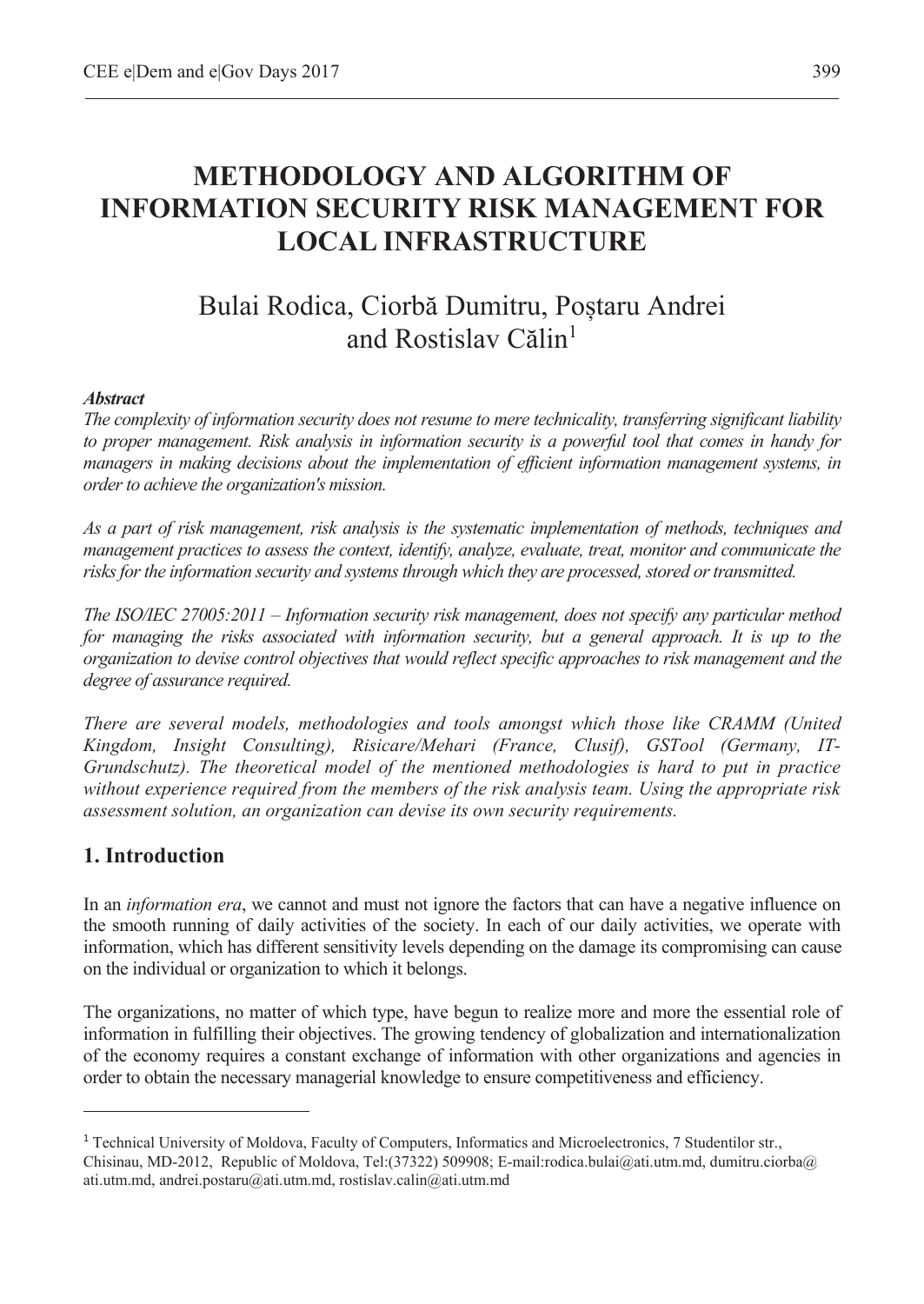Certainly, the increasing importance of this resource led to a proportional escalation of potential threat to it, also a favored fact by vulnerabilities presented by the systems through which the information is managed.

In order to establish coherent, efficient and effective information protection measures, the information security management has become an integral part of organizational management, whether it refers to governmental, private and international organizations.

In this regard, the security level to be targeted for information must be in full correspondence with the value of information and the damage that its misuse may cause - disclosure, degradation or lack of availability.

At the same time, security measures must take into account the operational environment vulnerabilities and the threat environment, justifying the application of a measures complex. This demonstrates that the costs of providing protection against threats to information increase with threats and vulnerabilities rise, therefore, it requires a reasoned justification.

## **2. Information Risks Management**

At local level, decisions on information security risks management within organizations, most often, are insufficiently substantiated, sometimes ad hoc, empirical, correction oriented, and therefore inadequate in terms of safety and inefficient in terms of cost. This practice leads to negative effects, including:

- Confidentiality, integrity and availability affecting, if the implemented security systems are not designed to cope with possible threats;
- The allocation of oversized budgets for information security;
- The decrease of employees work performance through the implementation of inefficiently designed security systems, that lead to impaired of information availability, resources and services of information and communication systems within the organization;
- The necessity of taking decision to remedy the effects of an incident affecting information security by implementation of punctual corrective measures, which are more expensive and less effective than if preventive measures had been implemented from the start.

The information security risk analysis represents a powerful tool that managers have in the decisionmaking process in order to implement efficient information management systems and, ultimately, to fulfill the organization's mission. As part of risk management process, the risk analysis represents the systematic implementation of methods, techniques and management practices for context evaluation, identification, analysis, valuation, treatment, monitoring and communicating risks regarding information security and systems, by which these are processed, stored or transmitted.

To be efficient and effective, the risk analysis of information security must be an integral part of risk management carried out by the organization for its entire range of activities and therefor, objectives. The fluid nature of technological environment requires, however, the need to review the results of the information security risk analysis through regular reruns of this process. Various qualitative and quantitative risk analysis methods have been developed in this direction, the purpose of which is to analyze as accurately as possible the risks the organization's information is exposed to.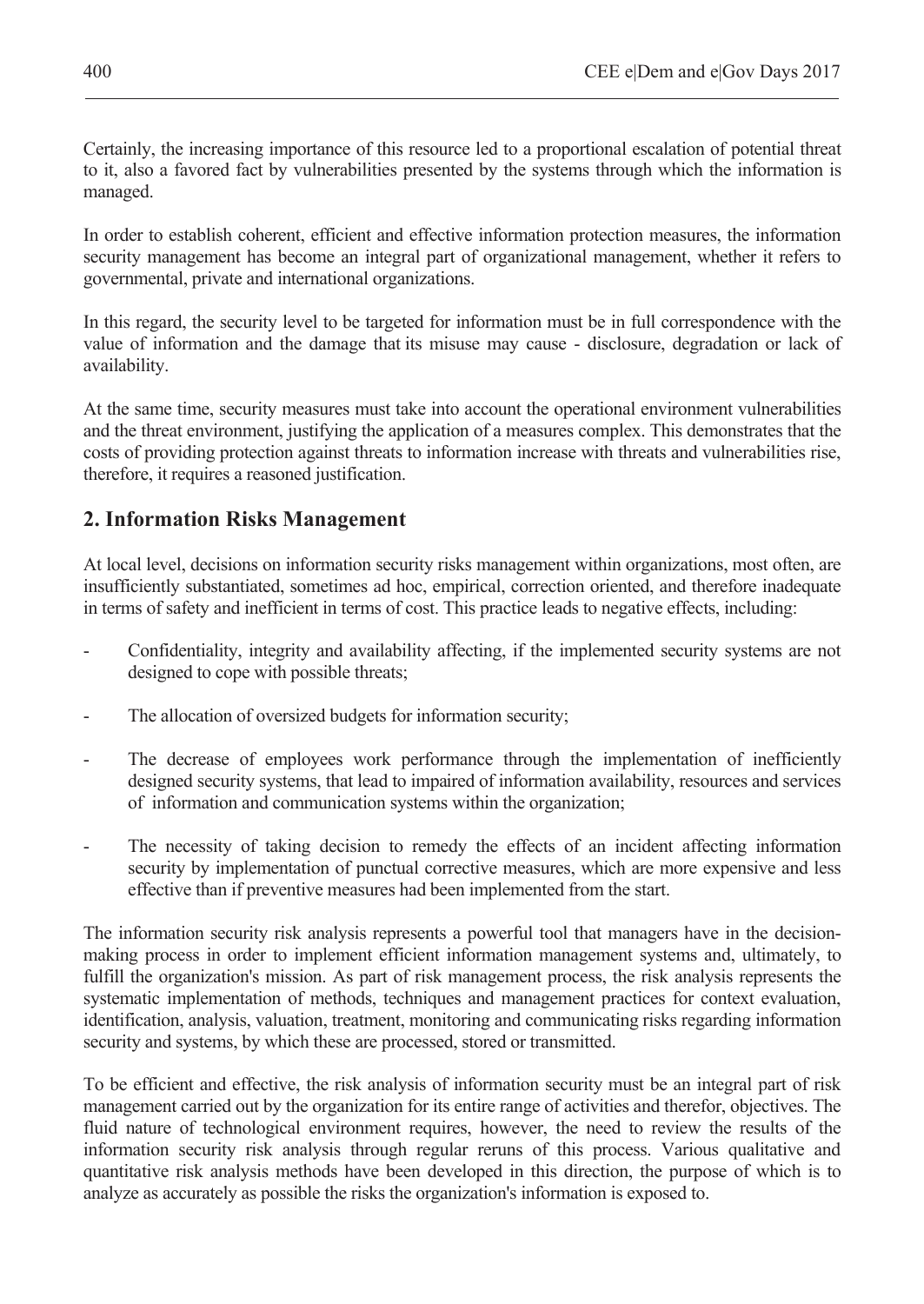Another element that must characterize risk analysis process is that the process must be extended throughout the life cycle of a business, project, product or any other asset that may be affected by the compromising of information managed across the organization. Applying risk analysis at the planning stage of an information management system leads to significant benefits like reduction of development costs, functionality and integration improvement, as well as raising the awareness of possible risks and the countermeasures to be applied for their management.

## **3. Information security risk management methodology**

For this purpose, we intend to recommend a modern methodology of information security risk management, which would positively influence the way managerial decisions are made, whatever the type of organization is. In addition, it has to provide objective arguments for decision making in the identification of internal and external risk factors regarding information managed by the organization, as well as the threat factors trends. The methodology must directly support the efficient and effective use of human, material, financial and information resources of that organization, based on appropriate risk analysis that may have an impact on the security of information handled by the organization.

The proposed methodology is based on the analysis made on the current and well-known standards and methodologies, such as NIST 800-30, ISO / IEC 27005: 2011, AS / NZS ISO 31000: 2009, Mehari, CRAMM, BSI-Standard 100-3 (IT -Grundschutz), as shown in table 1. It contains nine basic steps.

| NIST 800-30[1]              | ISO/IEC 27005:2011[2]                   | <b>AS/NZSISO</b>         | BSI-Standard 100-3 [4],  | MEHARI <sup>[6]</sup>                      | CRAMM <sup>[7]</sup>      |
|-----------------------------|-----------------------------------------|--------------------------|--------------------------|--------------------------------------------|---------------------------|
|                             |                                         | 31000:2009 [3]           | IT-Grundschutz [5]       |                                            |                           |
| National Institute of       | Information security risk               | Joint Australian New     | Federal Office for       | Clusif, France                             | <b>Insight Consulting</b> |
| Standards and               | management standard                     | Zealand International    | Information Security -   |                                            | United Kingdom            |
| Technology, USA             |                                         | Standard                 | BSI), Germany            |                                            |                           |
| System Characterization     | Context establishment                   | Establishing the         | Preliminary work         | Identification of the                      | Identification and        |
|                             |                                         | context (extemal.        |                          | risk - assets.                             | valuation of assets       |
|                             |                                         | intemal, risk criteria)  |                          | vulnerabilities, asset                     |                           |
|                             |                                         |                          |                          | damage, threats                            |                           |
| Threat Identification       | Information security risk               | Risk assessment          | Preparing the threat     | Impact evaluation                          | Risk identification and   |
|                             | assessment                              |                          | summary                  |                                            | assessment                |
| Vulnerability               | Risk identification (assets,            | Risk identification      | Determination of         | Constraint evaluation                      | Threat and                |
| Identification              | threats, existing controls,             |                          | additional threats       |                                            | vulnerability             |
|                             | vulnerabilities.                        |                          |                          |                                            | assessment                |
|                             | consequences)                           |                          |                          |                                            |                           |
| Control Analysis (current   | Risk analysis (Qualitative              | Risk analysis            | Threat assessment        | Evaluation of the                          | Risk calculation          |
| and planned)                | and Quantitative)                       |                          |                          | protection factors-                        | (Qualitative)             |
|                             |                                         |                          |                          | palliative and                             |                           |
|                             |                                         |                          |                          | recovery                                   |                           |
| Likelihood Determination    | Risk evaluation                         | Risk evaluation          | Handling risks           | Evaluation of the                          | Risk Management           |
|                             |                                         |                          |                          | probability - the                          | identification and        |
|                             |                                         |                          |                          | possible risks are                         | selection of              |
|                             |                                         |                          |                          | evaluated                                  | countemeasures            |
| Impact Analysis (Integrity, | Information security risk               | Risk treatment           | Consolidation of the     | Impact evaluation, not                     |                           |
| Availability,               | treatment                               | (Preparing and           | security concept         | considering the                            |                           |
| Confidentiality)            |                                         | implementing risk        |                          | countermeasures                            |                           |
|                             |                                         | treatment plans)         |                          | taken                                      |                           |
| <b>Risk Determination</b>   | Information security risk               | Monitoring and<br>review | Feedback to the security | Impact evaluation<br>after countermeasures |                           |
| Control Recommendations     | acceptance<br>Information security risk |                          | process                  | Identification of the                      |                           |
|                             | communication and                       | Recording the risk       |                          |                                            |                           |
|                             | consultation                            | management process       |                          | global risks for the<br>organization       |                           |
| Results Documentation       | Information security risk               |                          |                          | Taking the decisions                       |                           |
|                             | monitoring and review                   |                          |                          | to accept the risk or                      |                           |
|                             |                                         |                          |                          | not                                        |                           |
|                             |                                         |                          |                          |                                            |                           |

Table 1. Comparison of processes of Information security risk assessment

### **3.1 Getting the support of the administration**

The success of the risk management and analysis depends greatly on the level of involvement and support of top management. Namely, the top management is responsible for initiating the process,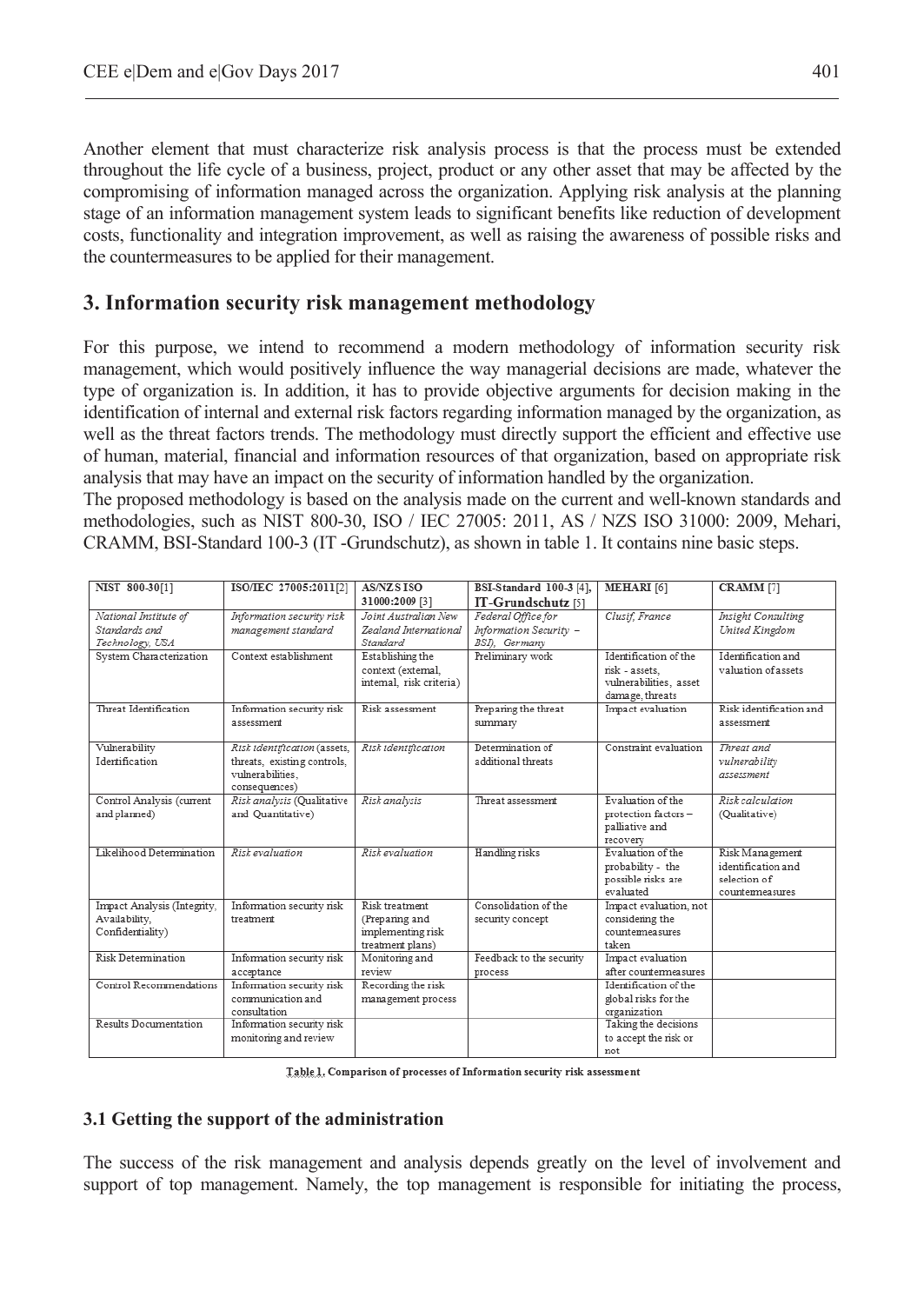activities coordination and ensuring the reporting in sufficient time. Although its involvement may not be direct, the support of management is essential. Specific tasks of the top management in the process of risk analysis can be:

- Selection and appointment of the team, including the team leader;
- Delegation of authority and responsibility for this task:
- Review and support of the obtained results;
- The final decision making regarding the implementation of certain security measures.

The team leader should be involved in selecting the team members and draw up the plan to perform the necessary activities and to ensure that they will be made in due time. He will also coordinate the preparation of reports for the top management. The number of team members can vary, depending on the size of the organization, however it is advisable to have not less than three, or at least one representative of each subdivision that actively use information resources. The team members must be carefully selected, ensuring their competence in the business processes that take place within the subdivisions they belong to and the way these processes depend on information technologies.

### **3.2 Description of the organization's information infrastructure**

At this stage, information resources and their interdependence are identified (e.g. what system, what data does it manage, what technologies are used, where it is located and whom is it managed by). The limits of the system are determined and a description of the hierarchical information infrastructure of the organization is made in order to easier identify the possible vulnerabilities and define the level of protection provided by the existing control measures.

Information resources are considered here to be:

- 1. *Information* information stored electronically and on paper: system and process procedures, work instructions, regulations, system documentation, design documentation, contracts and agreements, financial and accounting documents, personnel files etc.;
- 2. *Hardware* server equipment, network equipment, workstations, printers, mobile/media devices, physical security equipment;
- 3. *Software t*he organization's subsystems and applications, database servers, application servers, portals and Web services;
- 4. *Personnel* internal staff and third parties personnel involved in the contractual relationship;
- 5. *Location and facilities* premises infrastructure, fixed assets, services and facilities;
- 6. *Organizational* contracts / projects in progress, enterprise reputation and image, web site.

Resources are classified in terms of information:

 *P = Public; R = Restricted (internal use); C = Confidential*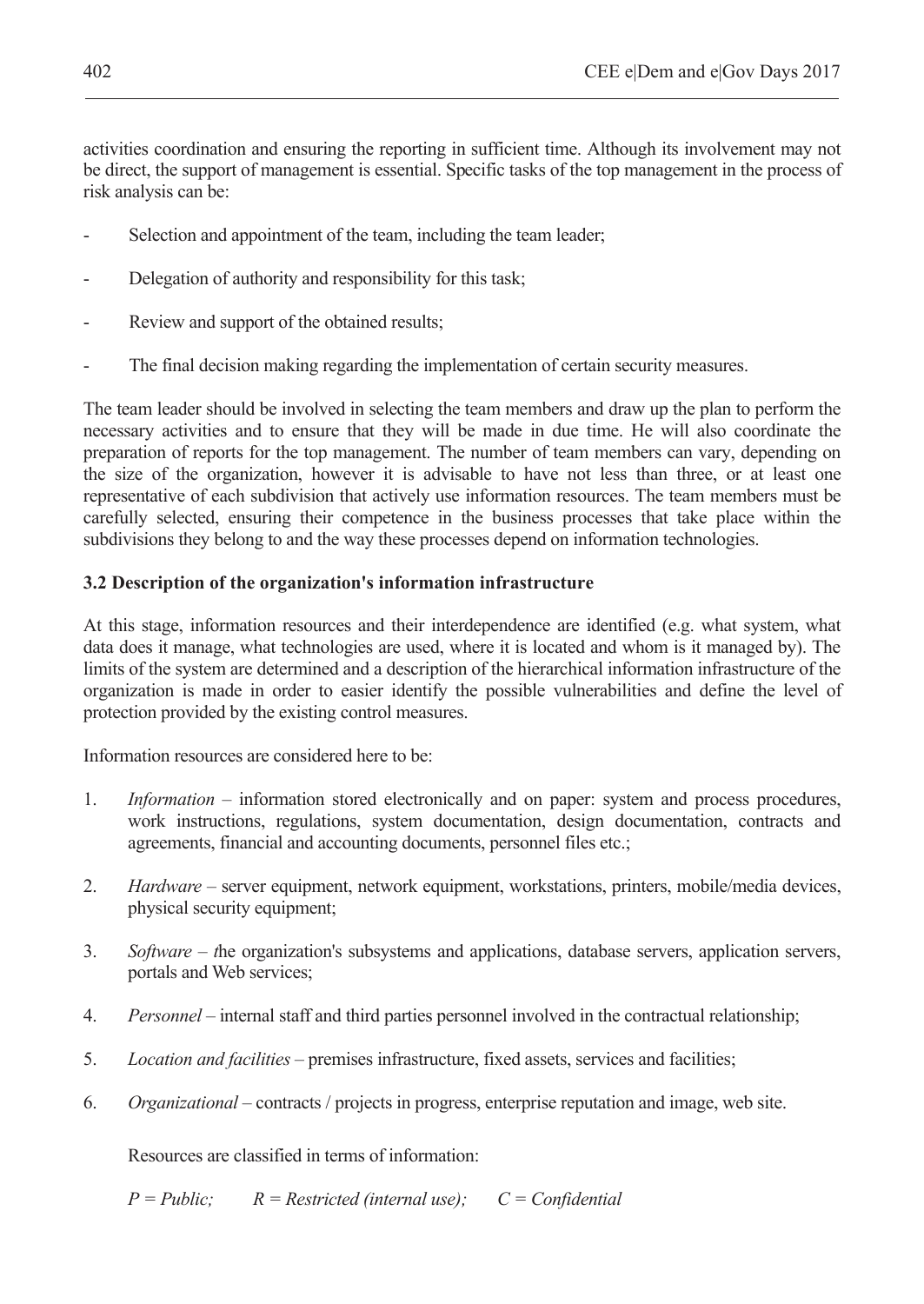It also suggested to group the resources (e.g.: workstation, printer, documentation) and to record the information on the person responsible for each identified resource.

The owner is not necessarily the resource user, e.g.: the resource "workstation", which is a single heading in the classification of resources, designating all workstations that are exposed to the same type of threats and vulnerabilities, can stand for all the workstations in a department, or on the same floor or a location. In this case, the owner can be the head of the department, the IT manager etc. and not users.

The risks owner is established for each category of resources. It can be the organization administrator or a person nominated by him (subdivision chief, manager or coordinator). The result of this phase may be a list (or multiple lists, for each category separately) with all information resources identified within the organization.

#### **3.3 Information resources classification**

It is needed to determine the priorities for their protection. Resource classification criteria are established taking into account the criticality level, the impact of resource unavailability, the cost of resource fail, confidentiality, integrity and availability fail, etc. The classification of resources should take into account the interdependencies between them. The number of resources in each category is arbitrary, but it is preferable to limit the number of critical resources to avoid confusion. The result of this phase is the classification of priority information resources in terms of their level of criticality.

- *Critical resources* resource owning organization or subdivision cannot continue working without that resource.
- *Essential resources –* resource owning organization or subdivision can continue working, but for a specified period of time (hours or days), so the resource has necessarily to be restored.
- *Normal resources –* resource owning organization or subdivision may continue working for a long time, however, some people will be partially affected, being forced to find alternative.

A method for the identification and ranking of critical resources by team members is presented in Table 2.

|     | <b>RESOURCE LIST</b> |          |      |  |                                                            |       |          |       |             |
|-----|----------------------|----------|------|--|------------------------------------------------------------|-------|----------|-------|-------------|
| No. | type                 | category | code |  | Resource   Resource   Resource   Resource   Classification | Owner | Location | Value | Description |
|     |                      |          |      |  |                                                            |       |          |       |             |

**Table 2: Resource list** 

#### **3.4 Threats and vulnerability identification**

The purpose of this step is to determine potential sources of threats and vulnerabilities for the analyzed IT infrastructure. Based on History of system attack, Data from intelligence agencies, mass media etc., the threats to an organization's information security can be identified and have different dimensions:

- **Of human nature:** *deliberate actions* (e.g.: unauthorized access to data and system, DOS/DDOS, traffic interception/modification, malicious code/software, data or equipment theft or destruction, social engineering, etc.) and accidents – operating errors.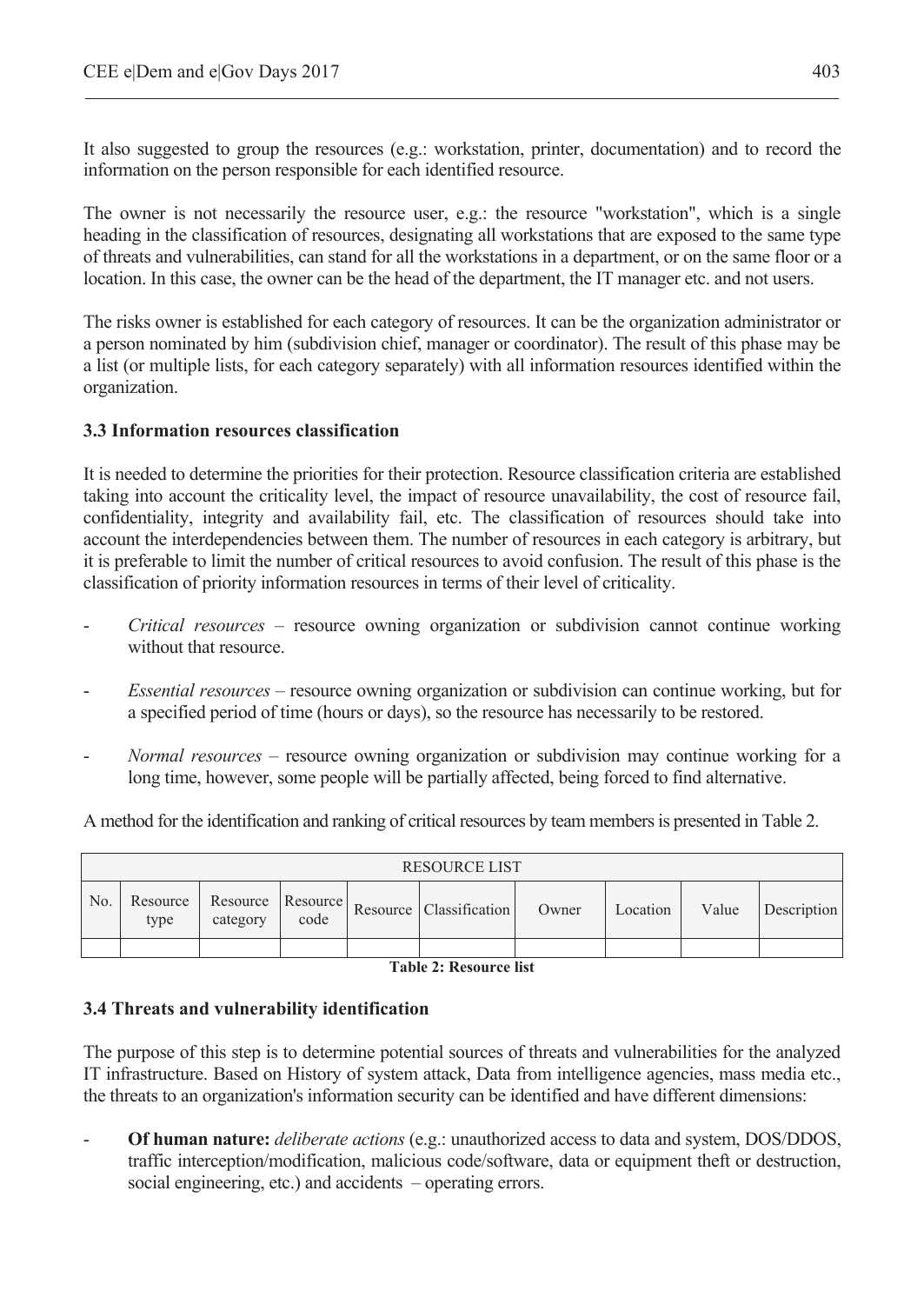- **Of technical nature** power outage, equipment failure, etc.
- **Environment natural disasters or other external conditions (e.g.: contamination, electromagnetic** interference).

Vulnerability identification sources can be: Previous risk assessment documentation of the IT system assessed, The IT system's audit reports, system anomaly reports, security review reports, and system test and evaluation reports, Vulnerability lists or database, Incident Advisory Capability bulletins, Vendor advisories, Commercial computer incident/emergency response teams and post lists, Information Assurance Vulnerability Alerts, System software security analyses, Automated vulnerability scanning tool, Security test and evaluation, Penetration testing.

The threats and vulnerabilities should be identified separately for each resource and included in the list of threats and vulnerabilities, Table 3. This list will be reviewed annually or after some unforeseen security incidents. Existing means of protection implemented by the company are also considered.

| List of threats and vulnerabilities | Means of protection |  |  |
|-------------------------------------|---------------------|--|--|
| Vulnerabilities                     | Threats             |  |  |
| <b>INFORMATION</b>                  |                     |  |  |
| <b>HARDWARE</b>                     |                     |  |  |
| <b>SOFTWARE</b>                     |                     |  |  |
| <b>PERSONNEL</b>                    |                     |  |  |
| <b>LOCATION and FACILITIES</b>      |                     |  |  |
| ORGANIZATIONAL                      |                     |  |  |
|                                     |                     |  |  |

**Table 3: Threats and vulnerabilities list** 

### **3.5 Determining the impact and probability of risk information**

At this stage the probability of a security incident is analyzed, which depends on threats, vulnerabilities and existing security measures set out in the previous step.

The impact and probability of each threat and vulnerability is quantified as follows.

### *Probability value:*

- $1 = low$  the occurrence of an incident within three years is unlikely;
- 2 *= medium -* the effects can occur within two or three years;
- 3 *= high -* likelihood of one or more incidents a year.

For risks associated with the location of the organization (terrorism, social unrest, natural disasters) incidents in the area of the locality are taken into account.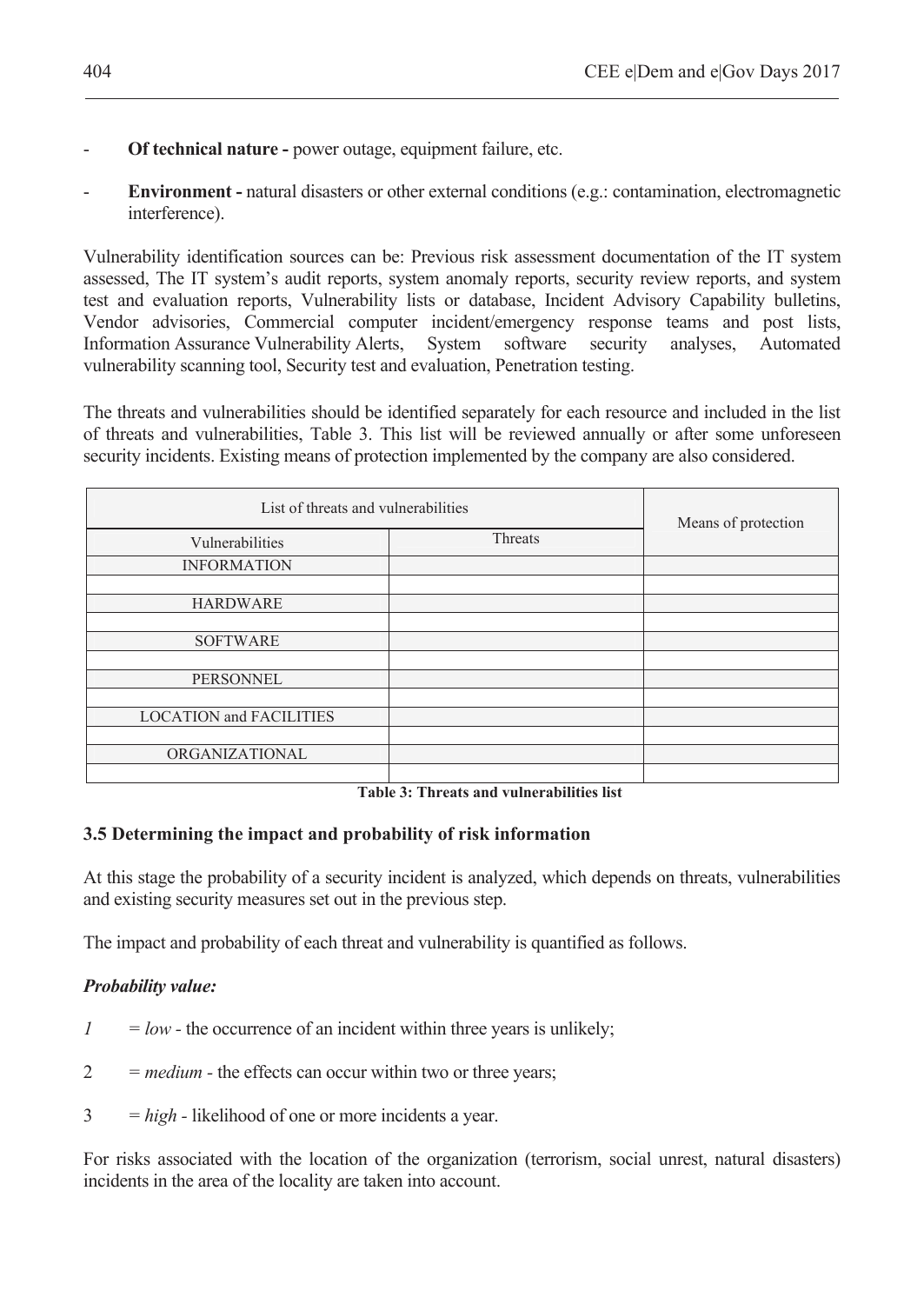The impact value is determined, at least in the first iteration, based on the same considerations as in the case of establishing the resource value [8].

#### *Impact value:*

- *1* = *normal* the impact on the confidentiality, integrity and availability of the normal resources is insignificant for the organization, no additional protection measures are required (e.g.: data about company structure);
- 2 *= essential* the impact on the confidentiality, integrity and availability of critical media may damage the organization (e.g.: commercial data, data about orders etc.);
- *3 = critical -* the impact on the confidentiality, integrity and availability of critical resources can cause great or even catastrophic damage for the organization (e.g.: the confidential documents of the organization).

### **3.6 Information risk assessment**

This step consists of two approaches: qualitative and quantitative. The approaches are different in the metrics they use.

Qualitative risk assessment is based on the analysis of various scenarios that explore the impact of various potential and possible security incidents through a number of interconnected elements: threats, vulnerabilities and resources. Thus, the risk can be determined as: *R=Resource\_value\*Vulnerability\*Threat*.

It is also necessary to take into account several important assumptions for qualitative estimation of information risks, namely:

- 1. Each asset has its value and every asset is vulnerable or not;
- 2. If a system is vulnerable, there is at least a threat that can be achieved (threats and vulnerabilities depend on each other);
- 3. A threat has a certain probability of being achieved, depending on certain circumstances;
- 4. A threat has consequences that depend on the circumstances.

Based on the above assumptions, the risk can be calculated using the following formula:

*R=Probability\*Impact,* table 4.

| Information<br>risk | Probability |  |  |
|---------------------|-------------|--|--|
| Impact              |             |  |  |
| (consequence)       |             |  |  |
|                     |             |  |  |

**Table 4: Information risk assessment** 

The risk hierarchy will be used to identify risk-handling options: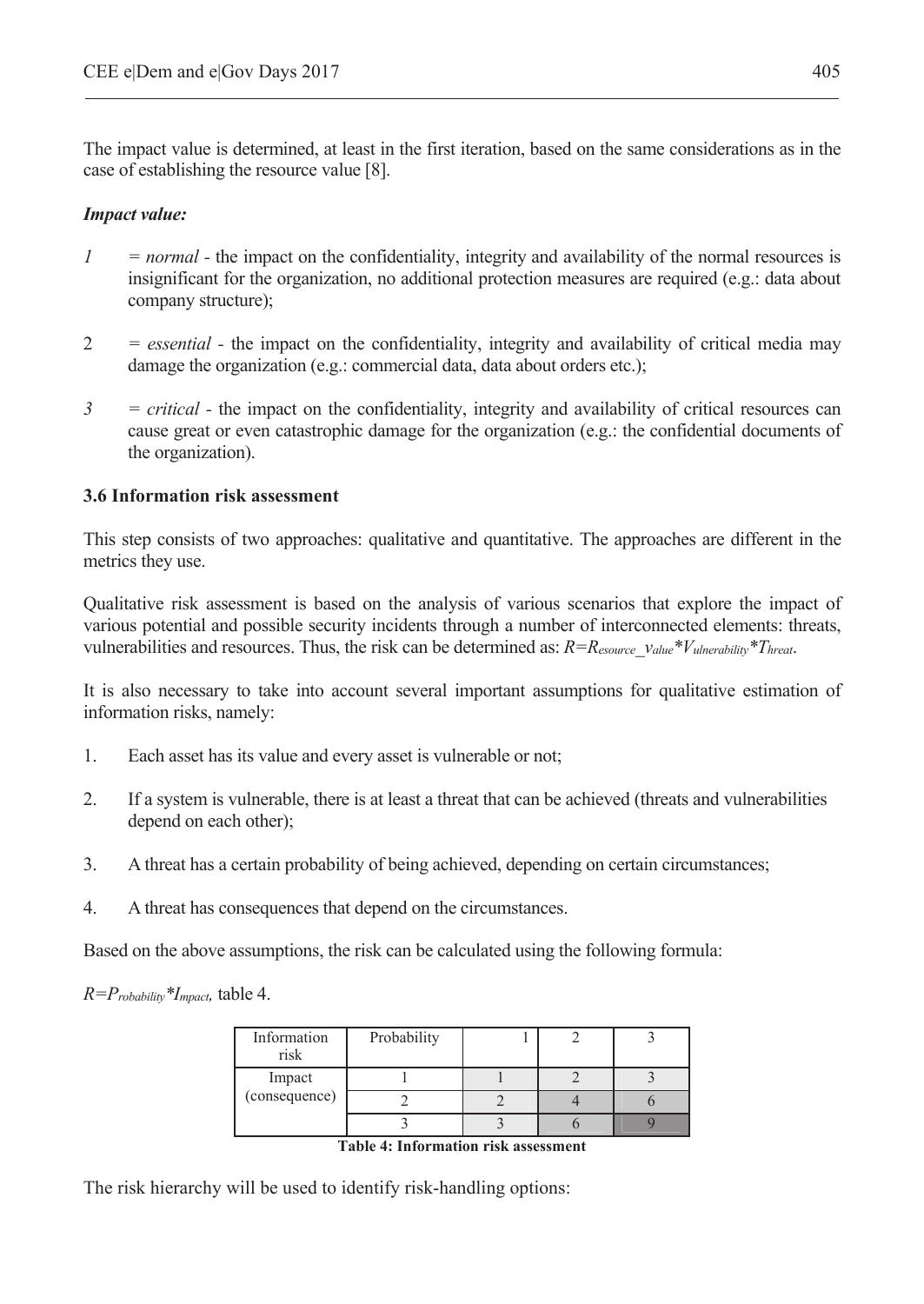| 1-3: Minor: Maintain the existing security means |  |  |  |  |  |
|--------------------------------------------------|--|--|--|--|--|
| 4-6: Significant: Planned corrective actions     |  |  |  |  |  |
| 7-9: Major: Priority corrective actions          |  |  |  |  |  |
| Table 5: Information risk hierarchy              |  |  |  |  |  |

Risks that are considered insignificant have to be removed from the list. Risks should be explicitly identified in relation to one or more resources.

The quantitative approach uses two basic elements, namely the probability that a certain event will occur and the loss associated with this event.

It is recommended that losses to be estimated for a period of one year, so the following can determined:

- Estimated Annual Losses summed by categories of threats: (*EAL\_ai*),
- Estimated Annual Losses summed by categories of resources: (*EAL\_rj*), and
- Total Estimated Annual Losses Estimate for resource/threat pairs: *EAL*.

In both cases the calculation of total losses, by category of threats or categories of resources, the result should be identical. Thus, we can generate a threats/resources matrix that will contain the corresponding EALs for each resource, and respectively, each threat, and the global EAL:

|                                   | <b>Resource</b> | <b>Resource</b> | $\cdots$ | <b>Resource</b> | $EAL_ai$             |  |  |  |
|-----------------------------------|-----------------|-----------------|----------|-----------------|----------------------|--|--|--|
|                                   | r <sub>1</sub>  | r <sub>2</sub>  |          | $r_{n}$         |                      |  |  |  |
| <b>Threat</b>                     | $V_1xE_1$       | $V_2xE_1$       | .        | $V_nxE_1$       | EAL $a_1$            |  |  |  |
| a <sub>1</sub>                    |                 |                 |          |                 |                      |  |  |  |
| <b>Threat</b>                     | $V_1xE_2$       | $V_2xE_2$       | .        | $V_nxE_2$       | $EAL_a$ <sub>2</sub> |  |  |  |
| A <sub>2</sub>                    |                 |                 |          |                 |                      |  |  |  |
| $\cdots$                          | .               | $\cdots$        | $\cdots$ | .               | .                    |  |  |  |
| <b>Threat</b>                     | $V_1xE_m$       | $V_2xE_m$       | .        | $V_nxE_m$       | $EAL_a_m$            |  |  |  |
| a <sub>m</sub>                    |                 |                 |          |                 |                      |  |  |  |
| $EAL$ $r_i$                       | $EAL$ $r_1$     | $EAL_{T2}$      | .        | $EAL$ $r_n$     | EAL                  |  |  |  |
| Table 6: Threats/resources matrix |                 |                 |          |                 |                      |  |  |  |

**Table 6: Threats/resources matrix** 

In this matrix,  $V_i$  is the value of the r<sub>i</sub> resource, and  $E_i$  - the frequency of the a<sub>i</sub> threat occurrence during a year.

Measures that can reduce vulnerability to the most expensive threat are identified. It is always envisaged that some measures can be applied for several categories of threats or for several categories of resources. The following objectives must be taken into account when selecting the protective measures:

- Return On Investment must be as high as possible:  $ROI = r c*EAL \t a-C \t c$ , where  $C \t c =$  annual cost for using the measure c,  $r_c$  = the effectiveness index for the measure c and *EAL*  $a =$ Estimated Annual Losses for threat a.
- Minimizing of *EAL* (Estimated Annual Losses) [9].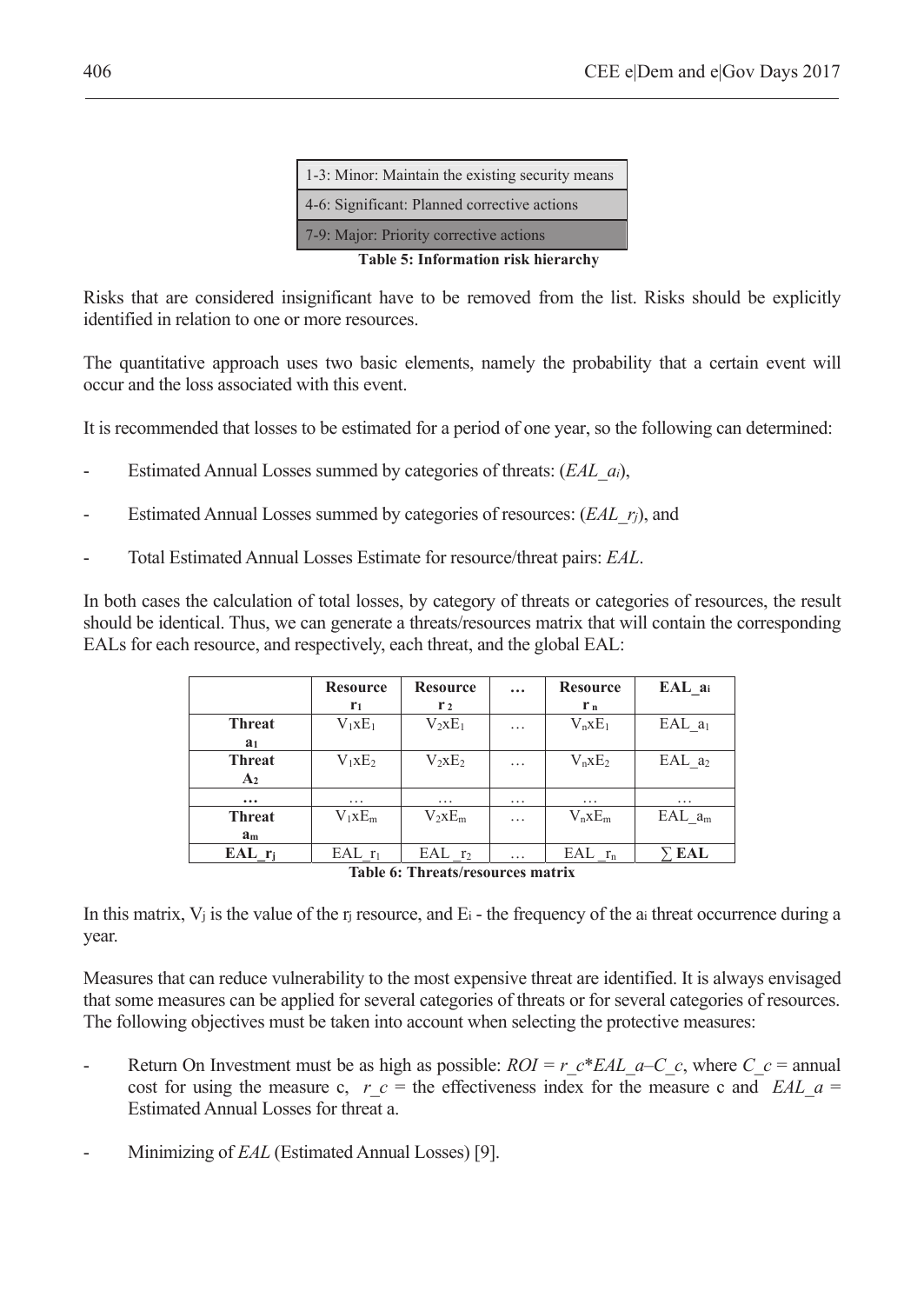### **3.7 Drawing up of information risk treatment recommendations**

This phase aims at reducing the level of risk within the organization. For the risks placed in *Major* and *Significant* categories there are identified control means, helping to reduce, redirect or eliminate these risks. In this context, it is recommended to:

- Identify and document every solution that can be implemented. The solutions can be technical, manual or procedural. At this phase, it may be obvious that there is a single solution. In this case, it is necessary to argument why other solutions are impossible to accept;
- Justify each proposed solution. The obvious argument is problem solving, but it could happen that a certain solution can solve several problems simultaneously, fact that must be necessarily mentioned;
- Make a costs/benefits analysis for each proposed solution, including direct costs, staff training costs and future operational costs. In case of necessity, competent specialists within the organization can be consulted;
- Propose an implementation plan for the identified solution. The plan must take into account the priority of the resource and the impact the analyzed risk can have.

It is advisable to identify more solutions for removing the same risk, in this case the priority being given to solutions that enable the removal of a group of risks for a resource or group of resources.

After applying the selected measures, the new values of probability and impact are estimated, and the amount of residual risk is calculated. The owner of risk will approve the residual risk, Table 6. This table is filled in for each resource separately in accordance with the classification of resources and threats and vulnerabilities list.

| No. | RISK ASSESSMENT AND SELECTION OF SECURITY MEASURES |         |                                                     |                                                |             |                                    |                                                    |                                               |                  |  |
|-----|----------------------------------------------------|---------|-----------------------------------------------------|------------------------------------------------|-------------|------------------------------------|----------------------------------------------------|-----------------------------------------------|------------------|--|
|     | <b>RESOURCE TYPE:</b>                              |         |                                                     |                                                |             |                                    |                                                    |                                               |                  |  |
|     | Resource code:<br>Resource:                        |         |                                                     |                                                |             |                                    |                                                    |                                               |                  |  |
|     | Vulnerab<br>ilities                                | Threats | Probability<br>(Before the<br>control<br>mechanism) | Impact<br>(Before the<br>control<br>mechanism) | <b>Risk</b> | Reduction/c<br>ontrol<br>mechanism | Probability<br>(After the<br>control<br>mechanism) | Impact<br>(After the<br>control<br>mechanism) | Residual<br>risk |  |
|     |                                                    |         |                                                     |                                                |             |                                    |                                                    |                                               |                  |  |
|     |                                                    |         |                                                     | .                                              |             |                                    |                                                    |                                               |                  |  |

**Table 7: Risk list** 

It is recommended to select control measures by Annex A of ISO / IEC 27001: 2013 and develop the risk treatment plan in accordance with the form of risk treatment plan, Table 7. This table is filled in for each type of resource separately, in accordance with the risk list.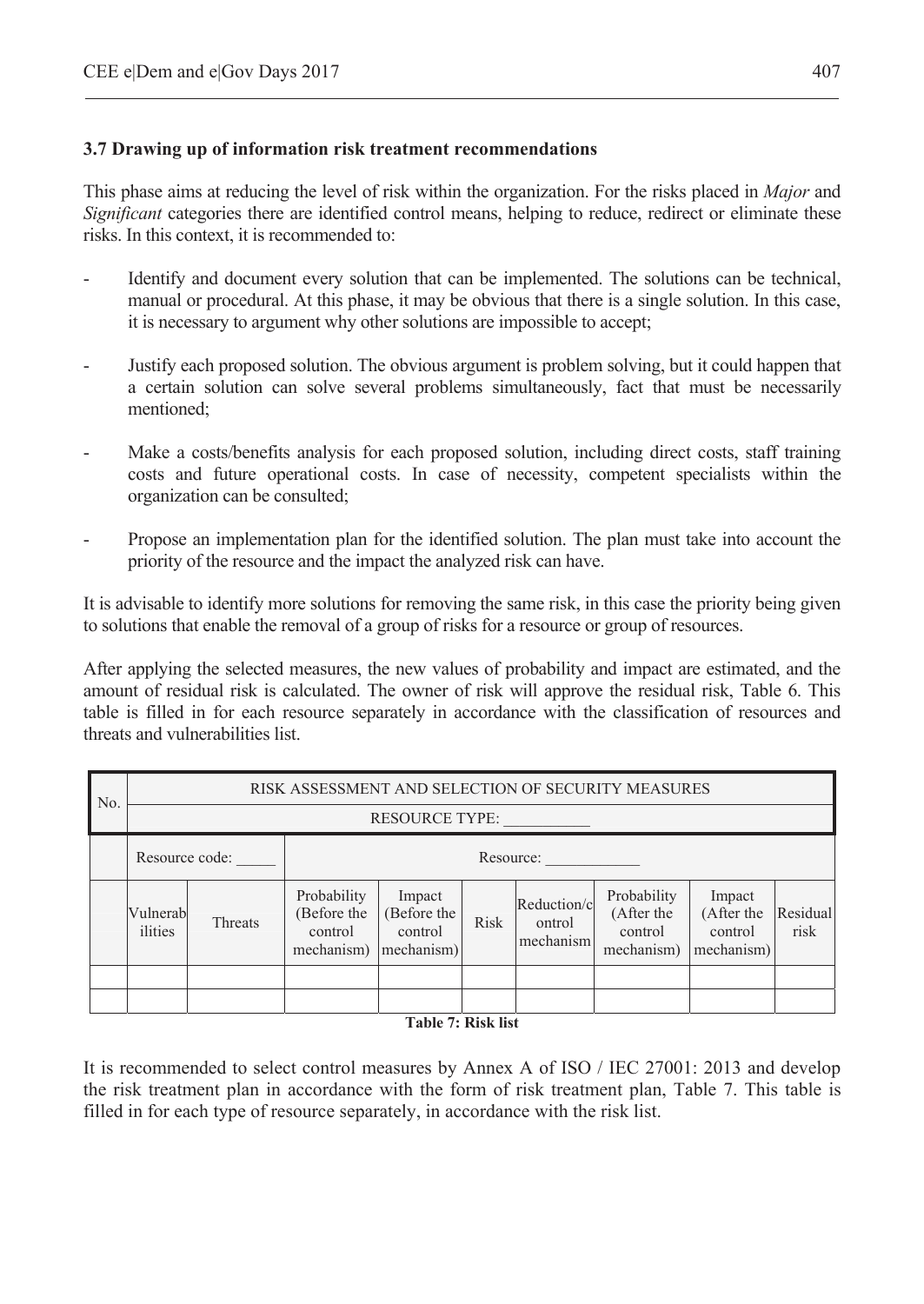| N <sub>o</sub> |                       | <b>RISK TREATMENT PLAN</b> |                                    |            |                     |             |      |                     |             |  |  |
|----------------|-----------------------|----------------------------|------------------------------------|------------|---------------------|-------------|------|---------------------|-------------|--|--|
|                | <b>RESOURCE TYPE:</b> |                            |                                    |            |                     |             |      |                     |             |  |  |
|                | Vulnerabilities       | Threats                    | Reduction/co<br>ntrol<br>mechanism | Objectives | Security<br>measure | Responsible | Date | Resources<br>needed | Achievement |  |  |
|                |                       |                            |                                    |            |                     |             |      |                     |             |  |  |
|                |                       |                            |                                    |            |                     |             |      |                     |             |  |  |

#### **Table 8: Risk treatment plan**

The forms that are completed and coordinated with officers involved are included in a final report and addressed to the top management for the final decisions.

#### **3.8 Results Documentation**

After completing risk analysis (threats and vulnerabilities are identified, the risks are analyzed, and control means are recommended) it is required to make an official report or some brief instructions.

The report for the top management should contain:

- General information about the team involved (team leader, team members) and the analysis period;
- General comments on the information infrastructure, business processes that are supported by IT processes;
- The list of information resources in descending order of priorities (from the highest to the lowest);
- Informational risks;
- List of risks associated to information resources and means of protection;
- Risk treatment plan, etc.

The final report has to be discussed at the team meeting for the final consultations among team members and the necessary changes can be made. The last version, signed by all team members, is sent to the top management.

Finally, the success of a risk analysis depends on the involvement of the top management. The role of management, in addition to initiating the process, create the team and delegate responsibilities, is to analyze and support the results and proposals made during the risk analysis. The team leader should regularly inform the senior management about the progress and success of completing the risk treatment plan. This way a greater degree of involvement of top management and financial support for the implementation of the suggested solutions will be ensured. The final verdict on the solution to be implemented for each of the identified risks belongs obviously to the top management, but that should not be done without consulting the team. The implemented solution is going to be, most probably, not the most efficient, but it should be the best in terms of cost/benefit.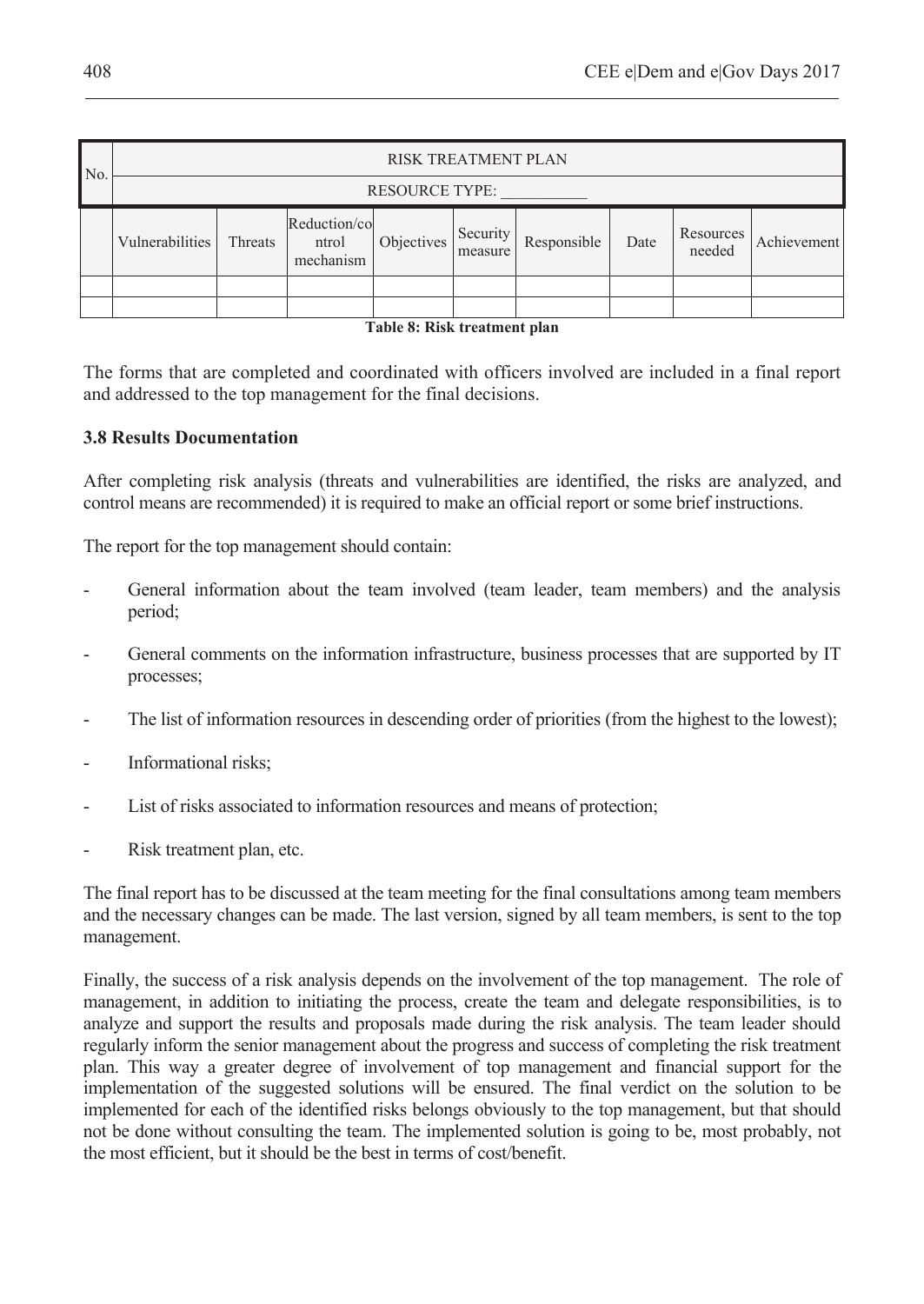### **3.9 Information risk monitoring**

This last phase target is to check that:

- risk responses are implemented according to the plan and produce the expected effect;
- symptoms for known risks can be detected;
- new threats and vulnerabilities are tracked, the appearance of identified risks and the detection of previously unidentified risks, but acting on the organization's activities;
- risk response plans and their performance assessment can be executed;
- risk management procedures are followed;
- residual risk for known risks can be determined;
- proposed contingency plans can be implemented;
- new alternative responses can be found;
- the required corrective and re-planning actions can be carried out.

For risk monitoring, it is necessary carefully to measure technical performance for symptoms, regularly rerun qualitative and/or quantitative risk analysis and document any response to risk so that it can be easily used. It is also very important to inform those involved in symptoms and new risks identification about all the changes caused by responses to those risks and resumption of risk management activities: identification, analysis, and response plans preparation.

## **4. Conclusion**

By Government Decision nr. 811 from 11.29.15 (Official Monitor nr.306-310 art.905) was adopted The National Program for Cyber Security of Moldova Republic for 2016-2020, which is oriented towards the implementation of four key components, namely:

- 1) Introduction of minimum mandatory requirements of cyber security and cyber security national standards for the processing, storage, transmission, storing and secure data access;
- 2) Certification and authorization of specialists and information systems according to the approved standards;
- 3) *Cyber security periodical conducting audit of information systems and electronic communications networks* within public authorities and other entities possessing information systems of vital importance to society;
- 4) Introduction of prescriptions and penalties for non-compliance the minimum-security requirements and national standards in the field.